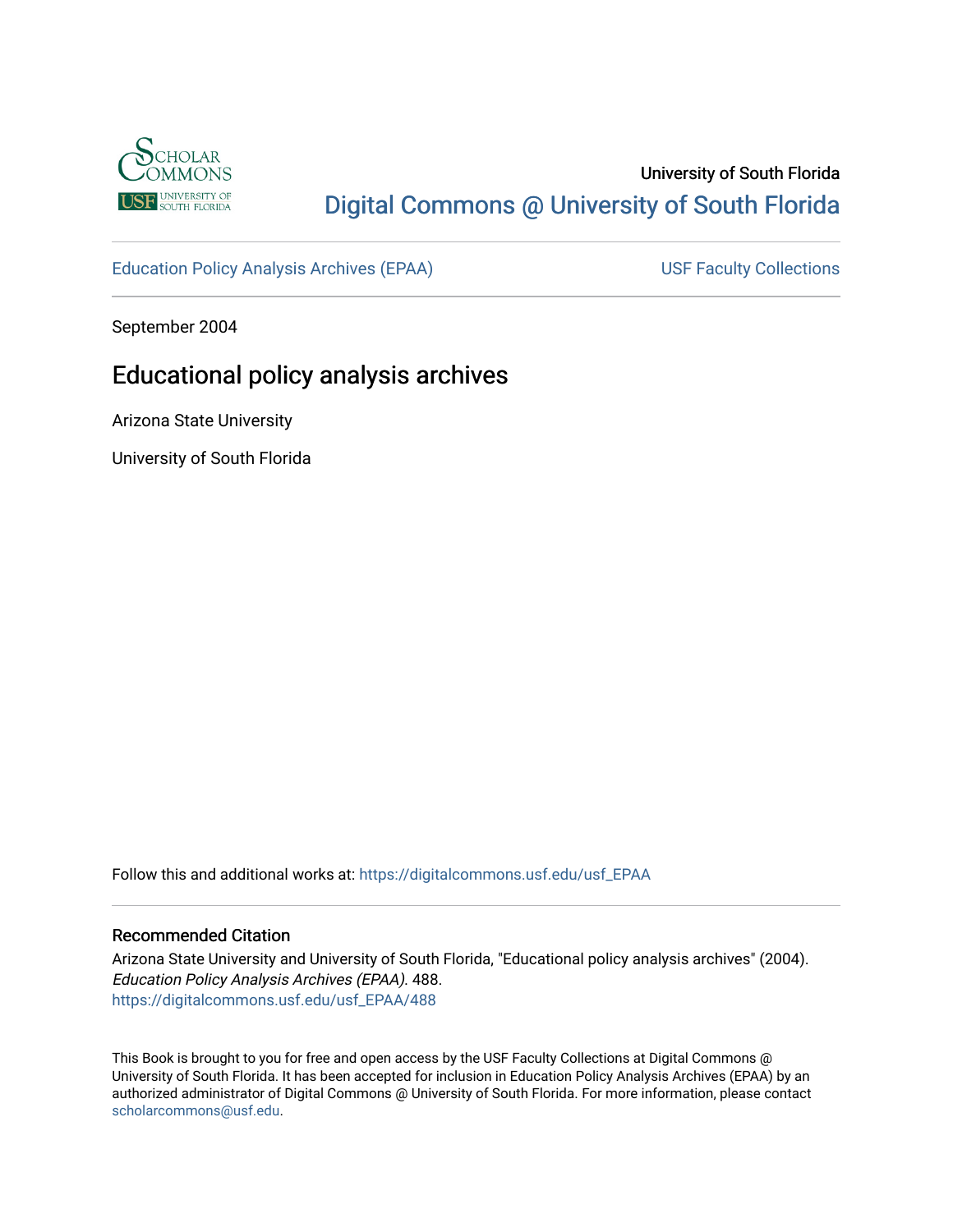# **EDUCATION POLICY ANALYSIS ARCHIVES**

**A peer-reviewed scholarly journal Editor: Gene V Glass College of Education Arizona State University** 

Copyright is retained by the first or sole author, who grants right of first publication to the **Education Policy Analysis Archives**. **EPAA** is a project of the Education Policy Studies Laboratory. Articles are indexed in the Directory of Open Access Journals (www.doaj.org).

|  | Volume 12 Number 53 | September 24, 2004 | <b>ISSN 1068-2341</b> |
|--|---------------------|--------------------|-----------------------|
|--|---------------------|--------------------|-----------------------|

## **Effects of High-School Size on Student Outcomes: Response to Howley and Howley**

## **Valerie E. Lee University of Michigan**

Citation: Lee, V. E. (2004, September 24) Effects of high-school size on student outcomes: Response to Howley and Howley. Education Policy Analysis Archives, 12(53). Retrieved [date] from http://epaa.asu.edu/epaa/v12n53/.

#### **Abstract**

I take issue with several points in the Howleys' reanalysis of "High School Size: Which Works Best and for Whom?" (Lee & Smith, 1997). That the original sample of NELS schools might have underrepresented small rural public schools would not bias results, as they claim. Their assertion that our conclusions about an ideal high-school size privileged excellence over equity ignores the fact that our multilevel analyses explored the two outcomes simultaneously. Neither do I agree that our claim about "ideal size" (600-900) was too narrow, as our paper was clear that our focus was on achievement and its equitable distribution. Perhaps the most important area of disagreement concerns non-linear relationships between school size and achievement gains. Ignoring the skewed distribution of school size, without either transforming or categorizing the variable produces findings that spuriously favor the smallest schools. Our recent involvement as expert witnesses on opposite sides in a court case may have motivated the Howleys' attempt to discredit our work. Finally, I argue that research attempting to establish a direct link between school size and student outcomes may be misguided. Rather, school size influences student outcomes only indirectly, through the academic and social organization of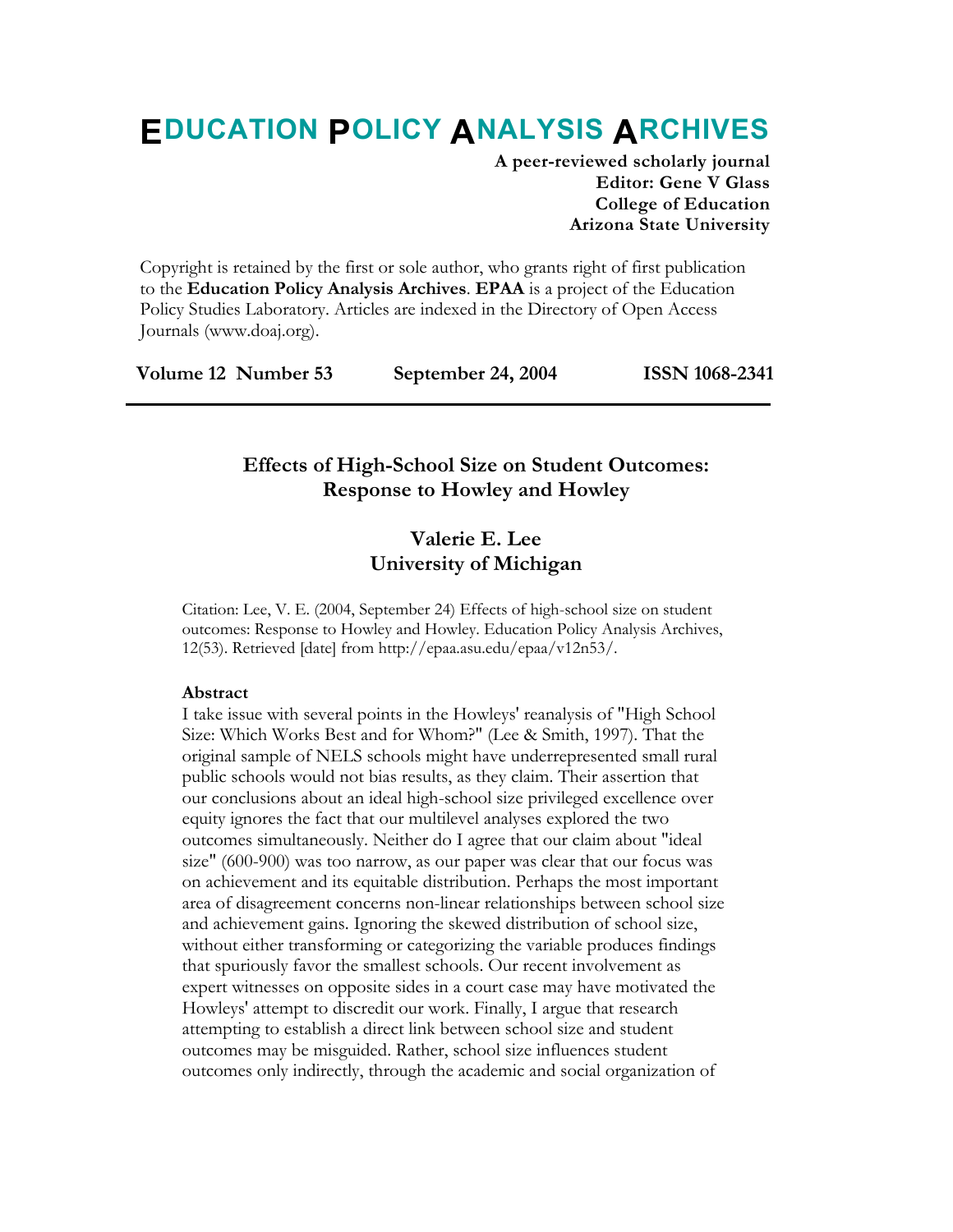schools. Considerable evidence links these organizational factors to student outcomes (especially learning and its equitable distribution).

 In their article "School Size and the Influence of Socioeconomic Status on Student Achievement: Confronting the Threat of Size Bias in National Data Sets," Craig and Aimee Howley (Vol. 12 No. 52 in this journal) took exception to several issues in a paper I co-authored with Julia B. Smith about high school size. They also provided some evidence to support their claims of "size bias," as well as another study that claims benefits for smaller schools. My comments here are organized around four issues relevant to research on the effects of school size on student outcomes. First, I respond to specific criticisms the authors raised about the Lee and Smith (1997) study. The second issue concerns the evidence offered by the authors in their study using similar data to those used by Smith and me. Third, I describe the context within which the Howleys' and I have interacted recently, as it may have motivated their criticism of my work. Fourth, I briefly discuss a broader framework within which I suggest that research linking school size to student outcomes should be seen.

#### **Issue 1: The Howleys' Critique of the Lee and Smith (1997) Study**

 The Howleys summarized our three major conclusions by citing our exact words. Though they agreed with the first conclusion ("high schools should be smaller than many are"), they took issue with the conclusion that "high schools can be too small." They also found our offering an "ideal" high-school size as problematic. I organize my response around five areas mentioned in their micro-analysis of our work: (1) that NELS is unrepresentative of small schools; (2) that we emphasized excellence at the expense of equity in our conclusions; (3) that we inappropriately drew conclusions about an "ideal" size for high schools; (4) that our use of weights did not adequately adjust for the non-random sampling of schools in NELS; and (5) that rural schools were undersampled in NELS. I address another area, implied but not stated directly: (6) that our results are incorrect because our analyses were structured so differently from other studies about school size. Though their discussion of our work faults both the data we used (over which we had no control) and our analyses of the data and the conclusions we drew from our results (both of which we did control), their critique seems aimed at undermining our work and the respect researchers and policy makers should afford it.

#### **Area 1: NELS School Sample**

 The NELS:88 school sampling frame started in 1988 with U.S. schools including 8th grades; no high schools were sampled. According to the National Center for Education Statistics (NCES), schools with 8th grades in them were sampled from a national frame of about 39,000 schools (public and private) drawn from a school data list complied by Quality Education Data, Inc. (QED), which "contained information about whether a school was urban, suburban, or rural" (NCES, 1994, p.23). The longitudinal NELS:88 design, with students surveyed and tested every two years (i.e., in 8th grade, 10<sup>th</sup> grade, and 12th grade), needed to capture the phenomenon that virtually all students changed schools sometime between 8th and 12th grade.

 One difficulty of the NELS design, one that had to be confronted by many analysts who wanted to follow the sample of NELS:88 students through secondary school, was that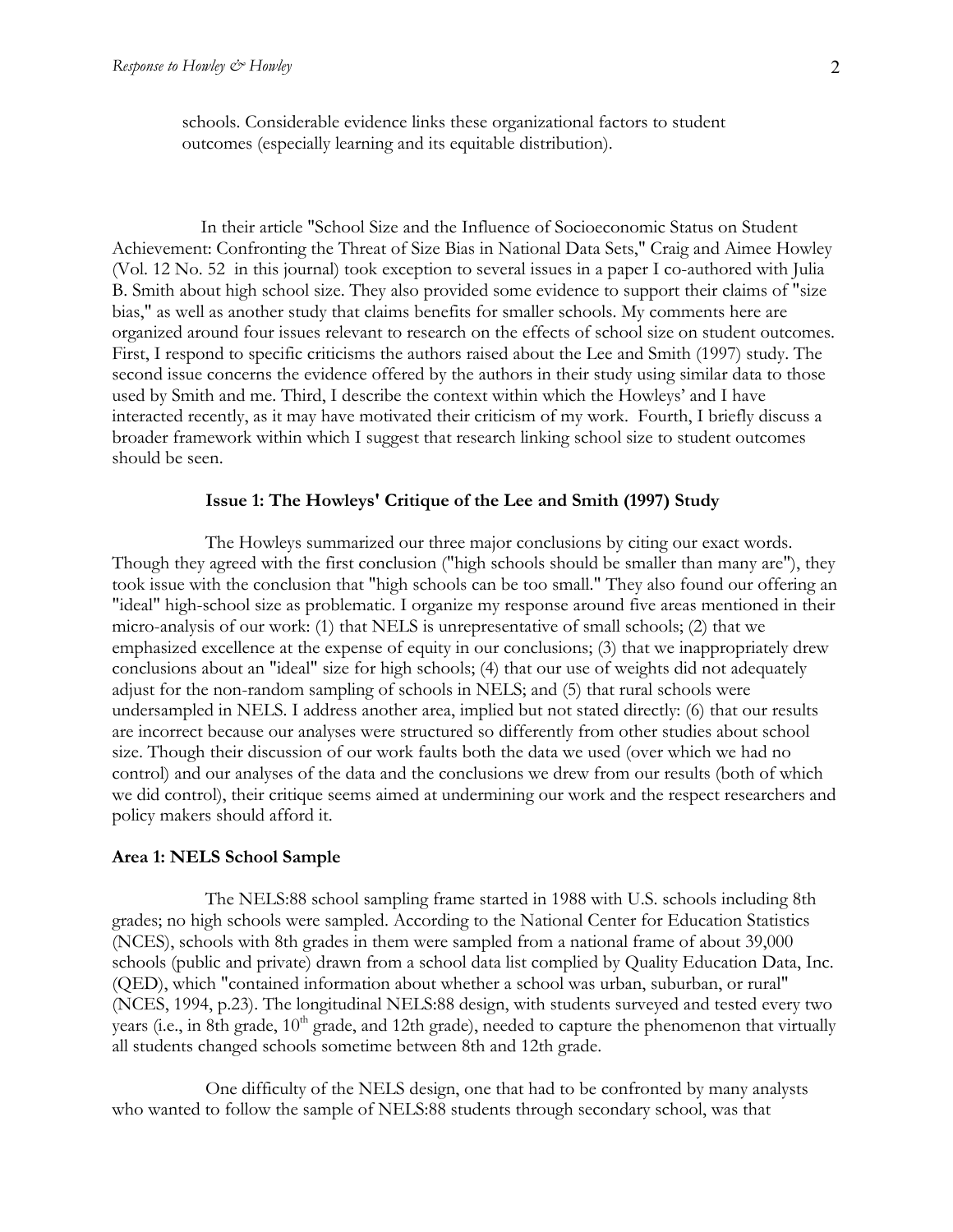secondary schools were not directly sampled by NELS:88. Rather, high schools in the NELS study were those the NELS-sampled students chose. Although rich survey data about the NELS high schools (from principals and teachers) were collected, the NELS data files never provided school weights for high schools in the study (although weights for the base-year schools weights were included).

 Our 1997 study focused on NELS high schools, although the Howleys' discussion focuses exclusively on base-year (i.e., middle-grade) schools. Their comparison of public schools in the Common Core of Data (CCD) and the NELS base-year school sample in Table 1 of their does suggest some pattern of undersampling of the smallest public schools. Their title suggests that this underrepresentation of the smallest middle-grade public schools in NELS introduces bias into any studies (like ours) that used NELS to investigate the effects of school size on learning. Although the NELS study sampled schools at the outset (i.e., when students were in 8th grade), and didn't sample high schools, the underrepresentation of small schools at the high school level may have persisted. Although virtually all students went to a different high school than the middle-grade school they attended, and high schools are typically larger than middle-grade schools, it may be that small school size is related to the area where the schools are located -- so that "smallness" or "largeness" may be somewhat consistent as students move to secondary school. What is not clear (and possibly misleading) is that such undersampling of the smallest U.S. public middle-grade schools would bias the results of such analyses.

#### **Area 2: Privileging Excellence Over Equity**

 The Howleys claimed that Smith and I inappropriately used "authorial privilege" in our conclusions about equity and excellence, in that we did not provide sufficient justification for our conclusions. We explored four outcomes in our multilevel study: gains in achievement in reading and mathematics over the four years the students were in high school and the relationship between SES and achievement gains in these two subjects. We characterized these measures as "excellence" (achievement gains) and "equity" (the SES/achievement gain slope). Although these outcomes were estimated simultaneously in the same multilevel models, our presentation of results in the body of the paper in graphic form may have suggested that we analyzed these outcomes separately (the text of the paper did explain this). Numerical results, both weighted and un-weighted, were included in Appendices B-2 and B-3 of the study. Readers who looked only at the graphs might assume that equity and excellence were separate outcomes, as separate graphs presented the achievement gains (Figure 2) and the SES/achievement slopes (Figure 3) as functions of school size. These results, estimated as Hierarchical Linear Models (HLM), included statistical adjustments for both student characteristics (gender, minority status, SES, initial ability) and school characteristics (school SES, minority concentration, sector).

 For any study, authors must consider carefully the audience to whom the results might be relevant. In our case, two distinct audiences seemed reasonable: policy makers and school professionals on the one hand and researchers on the other. The technical expertise of these two audiences is rather different. Our purpose in presenting results in graphic form was to make analyses that were quite complex more accessible for non-technical readers. The many, many inquiries we have received from school people and policy makers, starting from our first presentation of the study's results (at the 1996 AERA meeting in New York) and continuing up to the present time, suggest that the graphs told our "story" to this audience well. However, the graphic presentation was perhaps misleading. We included all results in Appendices to allow for full scrutiny by reviewers and readers with more technical understanding. It is unclear whether the Howleys scrutinized the numerical results at the end of the paper.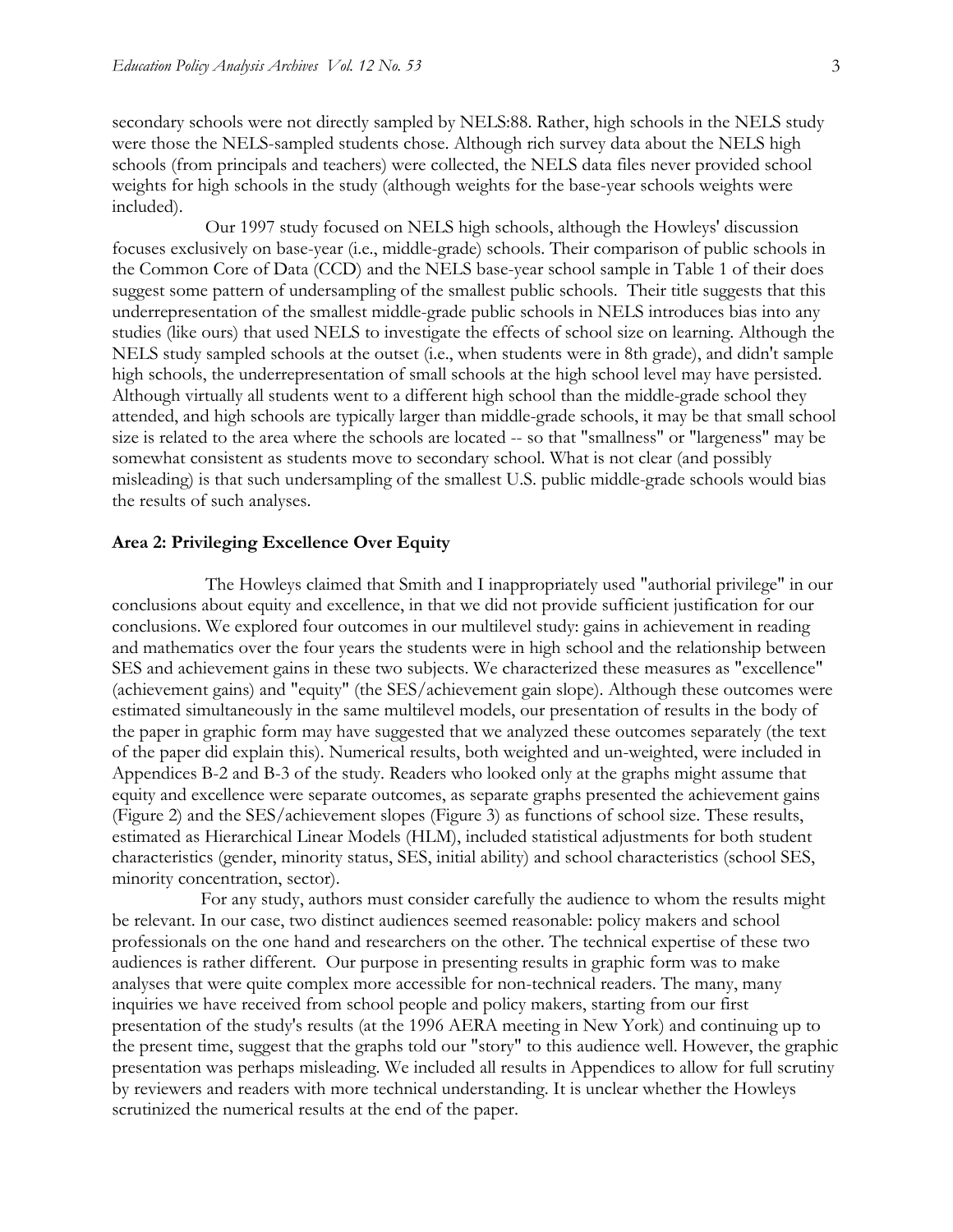Among the several criticisms about our study raised by the Howleys, their claim that we seemingly disregarded equity disturbs me the most. Identifying and encouraging educational structures and organizations that are simultaneously linked to excellence and equity has characterized almost all of my research, from my dissertation (Lee, 1985), through my work with Anthony Bryk focusing on Catholic schools (Bryk, Lee, & Holland; 1993; Lee & Bryk, 1988; 1989), including several studies about school restructuring (summarized in Lee, 2002), and guiding my recent research on young children (Lee & Burkam, 2002). School factors that are associated with a socially equitable distribution of achievement without also being linked to higher achievement would imply that in such schools students of different SES levels or minority groups would achieve equally -- at low levels. That is, *equity without excellence* is not something we should encourage in schools. Social equity in the distribution of outcomes is only useful if everyone -- high-SES or low SES, minority or non-minority -- does well.

 Although the conclusions in our paper were drawn from our findings, we meant them to rise beyond the results. They represented the meaning we drew from our work. The evidence for our conclusions lay in our results. Drawing conclusions is, quite rightly, "authorial privilege." These conclusions were located in the Discussion section of the paper, where authors typically interpret their findings more broadly. Had the reviewers of this paper felt we had "gone beyond the data," they surely would have required us to scale back our conclusions. That the Howleys don't agree with some of our conclusions does not render them groundless.

#### **Area 3: "Ideal" Size Too Narrowly Defined**

 The Howleys also took issue with our identifying an "ideal" size range (600-900 students) for three reasons: (1) that our outcome set was too narrow, (2) that the smallest high schools were not included in the ideal range; and (3) that private schools were included in our study. Regarding the first reason, they suggested that our use of the term "ideal" was inappropriate because our study was narrow, focusing only on size effects on achievement. Our focus in the 1997 study *was* on gains in achievement; we included only NELS students with test scores at both 8th and 12th grade who had remained in the same high school. Our analysis was admittedly narrow in that sense; we explored size effects on achievement gains only for students whose exposure to their schools was maximized.

 Many other important educational outcomes surely could be influenced by school size, and I have pursued these in several studies. My colleague and I explored dropping out as a function of school social organization and structure (size and sector) in a subset of NELS high schools in urban and suburban areas (Lee & Burkam, 2003). Another colleague and I used multilevel methods to explore size effects on teachers' attitudes in Chicago elementary (K-8) schools (Lee & Loeb, 2000). A qualitative study compared large and small public high schools in terms of social relations and curriculum (Lee, Smerdon, Alfeld-Liro, & Brown, 2000). It is surely possible that different studies may come to different "ideal size" conclusions, based on the dependent variable of interest. We clearly defined the outcomes in the 1997 study: achievement gain (and its equitable distribution by SES) over the four years students spent in high school, and we selected our sample of students accordingly. Readers would recognize its focus on achievement. We suspect that school professionals and policy makers would "privilege" achievement over other outcomes (if, perhaps, "ideal sizes" differed for other outcomes), especially in the contemporary climate of achievementrelated mandates from *No Child Left Behind*.

 The second reason for the Howleys objection to our "ideal" size designation centers on our finding that secondary schools smaller than 600 were not "ideal" in terms of size. I believe that nationally representative longitudinal data provide an excellent (perhaps the best) venue for policy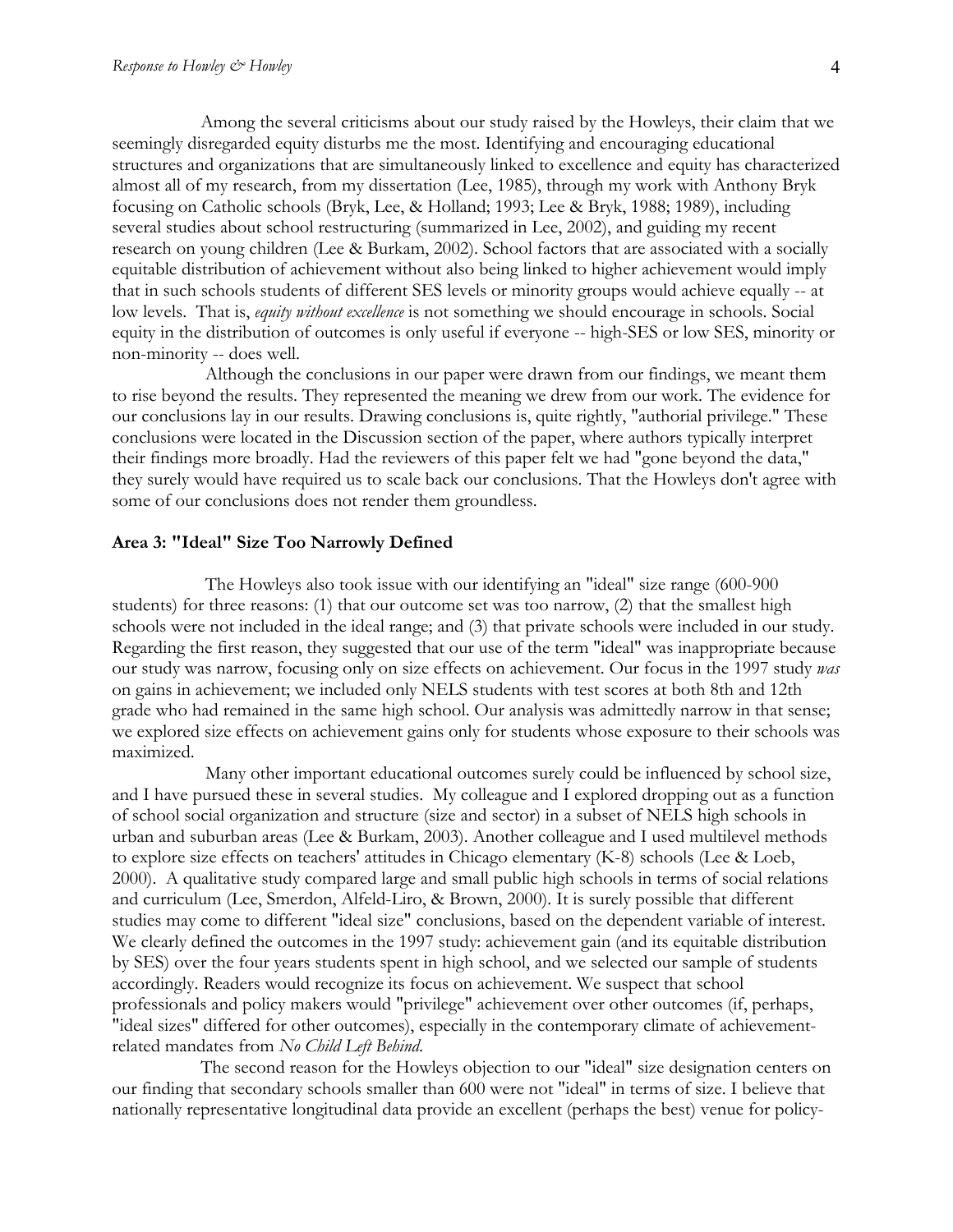relevant research in education. The numbers of small high schools in our study using NELS data are reasonable. The numbers of schools in the various size categories (from Table 1 of Lee & Smith, 1997) do differ, but the smallest category (enrolling 300 or fewer students) contains 75 schools (and 912 students in those schools). The next-smallest category (301-600) contains 67 schools and 830 students. The Howleys statement that there is "much more error embedded in findings, and therefore, in conclusions, about smaller schools than is acknowledged" (p.10) seems groundless. Whatever error accrues is reflected in statistical testing (reported in Appendix B-2) and not in parameter estimates. If the Howleys are referring to sampling error, this doesn't seem problematic; the numbers of small schools and students are actually substantial.

 Regarding the third reason, the Howleys suggest that many of the schools in our "ideal size" range (600-900) are private schools, and that this might bias our findings that favor schools in that range. There *are* more private schools in that size category; but the large majority (75.5 percent) of the 148 schools in that category are public. Moreover, schools in the smaller size categories are almost all public (95 percent of schools enrolling 300 or fewer students are public; 92.5 percent of schools with 301-600 students are public -- see Lee & Smith, 1997, Table 1). The Howleys argue that "the issue of size is arguably confounded with sector" (p.13); I disagree. All of our HLM analyses included statistical adjustments for school sector (Catholic and elite independent schools each compared to public schools). Moreover, our HLMs also included statistical adjustment for school average SES and minority composition, on which public and private (as well as small and large) schools differ.<sup>1</sup> The reason to include such controls is precisely to avoid such a bias.

#### **Area 4: Weighting**

 The concept of weighting in multivariate analysis is theoretically simple: weights are the inverse of the probability of being sampled. Weights adjust for non-random sampling; over-sampled units get weighted down and under-sampled units get weighted up. The concept is simple, but the process of creating weights is not. Researchers typically rely on those who collect the data to supply weights. Virtually all NCES longitudinal datasets require the use of weights for multivariate analysis, to compensate for non-random sample selection. Although NELS students as 8th graders were selected close to randomly *within schools,* the original sample of schools was not random. Not only was the original 8th-grade school sample stratified by location, certain types of schools were purposely oversampled (i.e., private schools). All documentation that accompanies NELS data (e.g., NCES, 1994) suggests that analyses must be weighted. Multilevel analyses (in our case, students nested in schools) allow weighting at different levels. Because of the original near-random sampling of students within schools, we assumed that samples of students within high schools was also close to random (without evidence to the contrary). Thus, the within-school portion of our HLMs were unweighted. However, we needed weights for the between-school HLM analyses.

 As quantitative researchers like Smith and me recognize, the great value of nationally representative longitudinal data in strengthening generalizable causal inferences and the also necessity of using multilevel methods to conduct school-effects studies, we faced a serious dilemma. In our several published studies using NELS secondary schools, we described several decisions in choosing our samples of students and schools. For the 1997 study, we selected only high schools with at least 5 original NELS students in them.<sup>2</sup> We also included only students who were 12th graders in 1992 (i.e., those who had neither dropped out, transferred, nor repeated a grade in high school), and we constructed our own school weights (which we used in all of our high-school studies with NELS data). Not being sampling statisticians ourselves, we sought advice from colleagues at the University of Michigan's Institute for Social Research (ISR), which is internationally recognized for expertise in sampling theory. After the publication of our first NELS high-school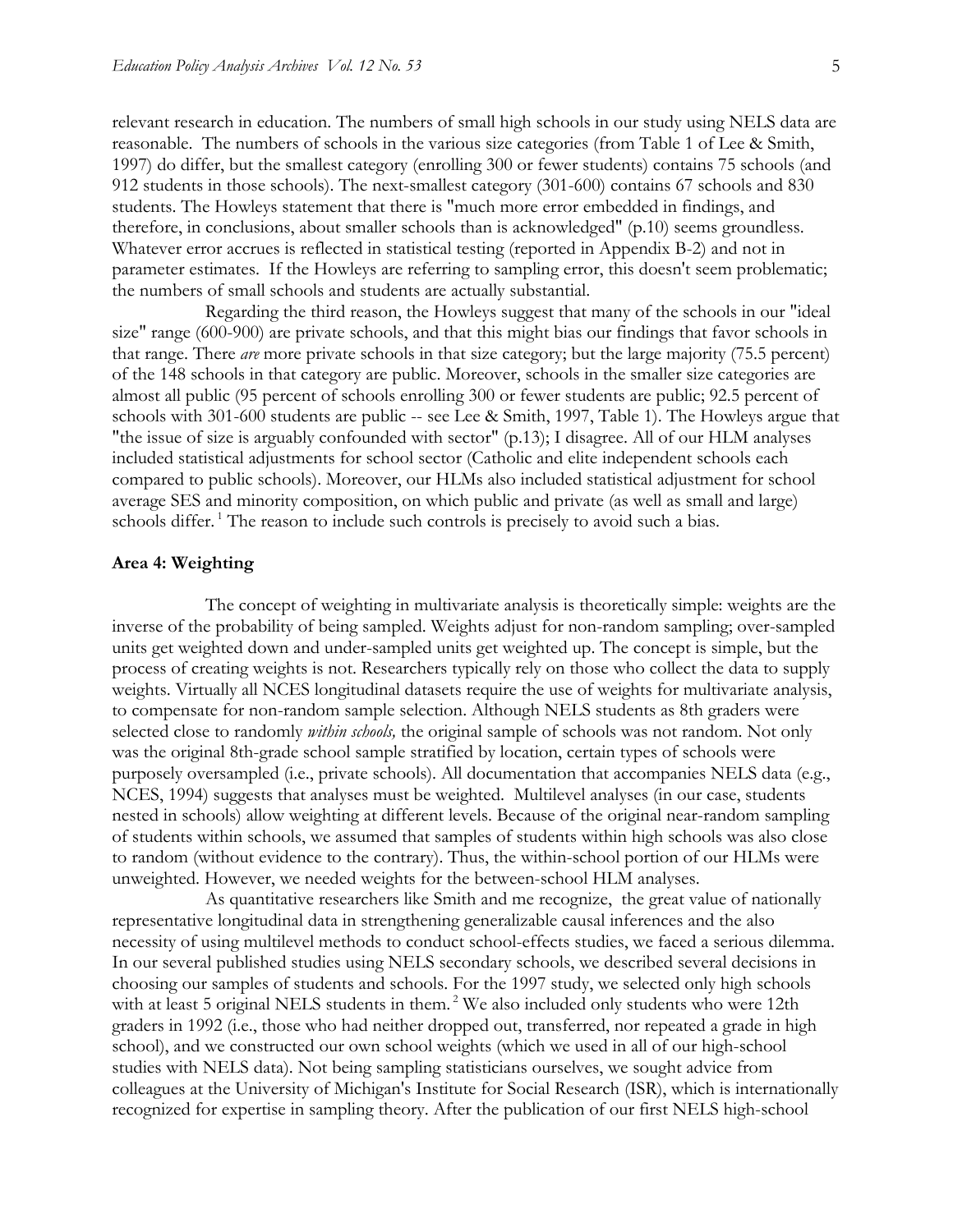study (Lee & Smith, 1995), other NELS researchers asked us to "lend" them our weights; we declined. Rather, we explained how we had constructed NELS school weights and suggested they make their own.

 The Howleys stated that "the National Center for Education Statistics has in fact recommended against using school-level weights for any but school-level analyses" (pp.10-11); exactly what we did. They also stated (p.10) that "despite weighting and adjustments of mean standard errors for design effects, much more error is embedded in findings, and therefore conclusions, about smaller schools than is acknowledged." Why? We included no adjustment for design effects; 2-level HLMs render the need for design effects unnecessary with NELS (because of the parallel between students- within-school sampling and analysis). If there were larger errors accruing to estimates for smaller schools, as the Howleys suggest (but which I question), this would influence statistical testing rather than parameter estimates. The major results in our study, presented in graphic form, did not report statistical testing. However, the p-values associated with statistical testing of size comparisons are available in the Appendices (to which the Howleys do not refer). The Howleys imply that somehow we have tried to mislead readers; this I disagree with most strenuously.

 Neither Smith nor I are sampling statisticians, nor to my knowledge are the Howleys. Thus, we all should follow the recommendations from NCES about analyses of their datasets. We were certain that school weights were necessary, and we did our best to create weights based on the information available about the high schools in first and second follow-ups of NELS. We checked our procedures with colleagues who knew more about sampling and weights than we did. We weighted our analysis at the school level, within a multilevel analysis framework.<sup>3</sup> Although researchers could surely question the method we used to create our school weights, we have not heard such criticism. Moreover, as we worried that our results might be influenced by the school weights we created, we reported the size effects from unweighted HLMs in Appendix B-3 of our paper. The pattern of results did not change, although the magnitude of some coefficients did.

#### **Area 5: Why So Few Small Rural Schools?**

 The Howleys' discussion of base-year NELS schools is actually not directly relevant to our study, in that we did not examine base-year school effects in this study. Julia Smith and I did publish a study of that NELS students as 8th graders (Lee & Smith, 1993). In that case, we felt it was inappropriate to explore school size directly, as the variation in the grade-level composition of the base-year NELS schools clouded the issue (e.g., K-8, K-12, 6-8, 7-9). In that study, we captured "size" with the number of 8th graders in the school. In their analyses of NELS base-year data, the Howleys also used 8th-grade cohort size.

 However, even at the high-school level in our study, there were sufficient numbers of schools in even the smallest size categories to sustain analysis. It is unclear why an underrepresentation of smaller high schools (if it exists) would bias the results of our study. Their use of the word "bias" in the title of their paper suggests that results of such a study would not be correct. Were that the case, I wonder why the Howleys themselves used the NELS data for analyses. Perhaps there is an under-representation of small middle-grade schools in the NELS base-year school sample. Why, however, would this lead to biased results?

 From the totality of their paper (particularly the Discussion), I infer that that the Howleys believe that small rural schools are actually quite different from (and probably much better than) other small schools. They imply that the effects of school size might be different for rural than suburban or urban schools. This hypothesis, which the descriptive results presented in Table 6 of their study suggest, could be tested directly using NELS data to explore size-by-urbanicity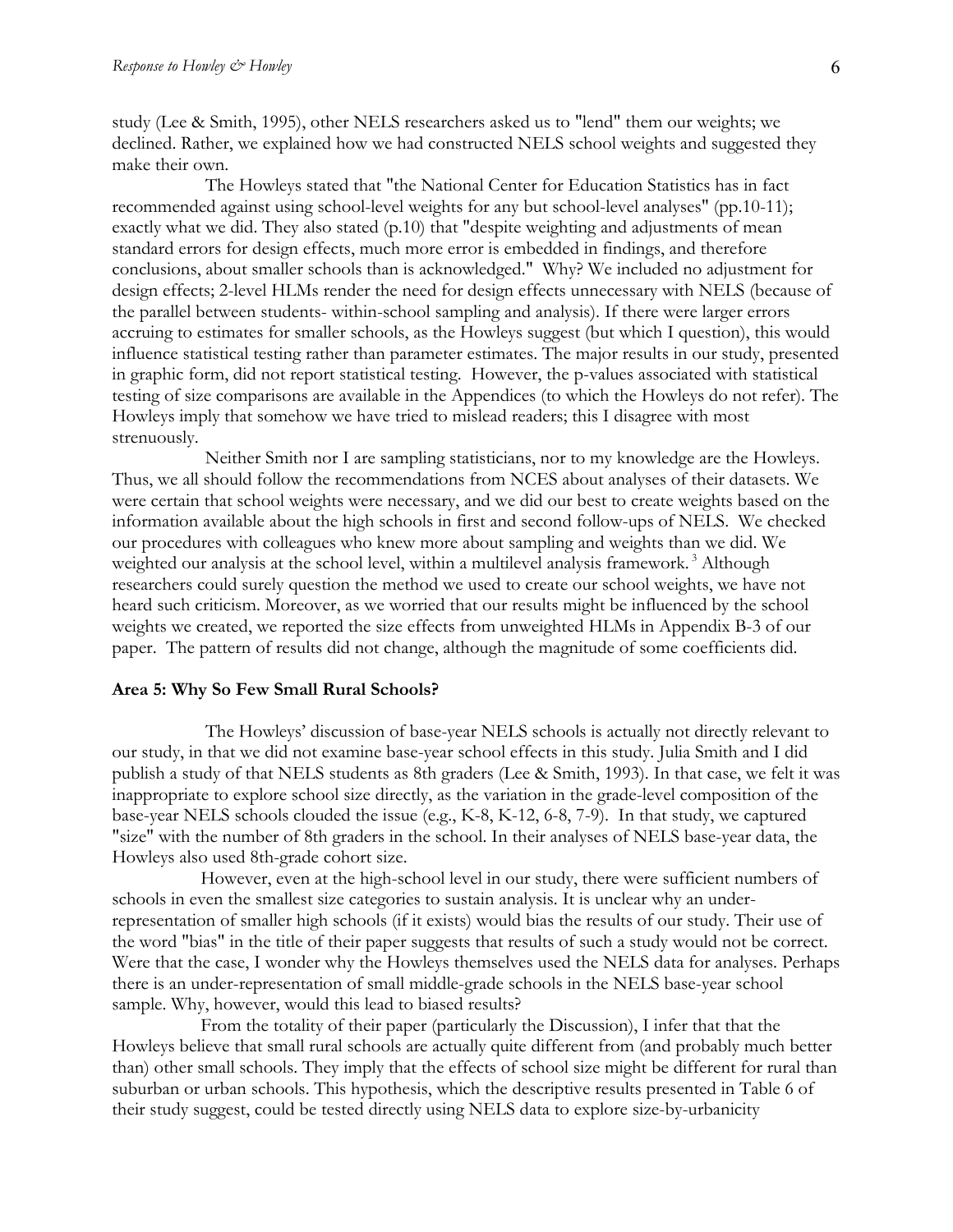interactions. With the same data and structure of our 1997 study, one could create a series of interaction terms for the size categories and test them, just as we tested size-by-school SES and sizeby-minority composition interactions.

 In their own analyses of base-year NELS data, they did not include school-level urbanicity-by-grade cohort size interactions, nor did their analysis include even a first-order dummyvariable indicator for rural and small-town schools. It is not appropriate to proclaim as fact an interesting and testable hypothesis. Small rural schools may, indeed, differentially influence students' achievement gains, the social distribution of achievement, or many other outcomes. The technology to test interactions is well developed (e.g., Cohen, Cohen, West, & Aiken (2003), Chapters 7 and 9). The Howleys obviously understand interactions, as they included them in their own study. If small school size is hypothesized to be differentially effective for schools in rural areas, the data should support this statistically.

#### **Area 6: Structure of Our Analyses**

 *Multilevel questions, multilevel methods*. A large volume of the research on the size of educational units has explored data aggregated to the school level. That is, such studies have chosen to structure their analyses with "school" (or perhaps "district") as the single unit of analysis. In such analyses, student outcomes (e.g., achievement, achievement gains, dropout rates) have also been aggregated to the school level, as have other student characteristics (e.g., student-SES, gender, ability, minority status). In several instances, SES has been captured as many schools and districts do, by the proportion of students in the school receiving lunch subsidies. Though this approach may seem to make intuitive sense -- after all, school size is inherently a school characteristic –- a schoollevel analysis is actually inappropriate for several reasons. First, student outcomes (and background characteristics) accrue to individuals. When these variables are aggregated to the school level, they mean something different (creating a mistake that is called either "ecological fallacy" or "aggregation bias"). More importantly, aggregation essentially discards the large majority of the variance in the outcome of interest (in U.S. data on achievement, typically only 20-25 percent of the total variance lies systematically between schools). Using only school-level aggregates essentially discards 75-80 percent of the variation. Moreover, by doing that, researchers are unable to explore within-school relationships between achievement and student background -- essentially relegating all exploration of inequality to between-school analyses. More than three decades ago, Jencks and his colleagues informed us that the large majority of the inequitable distribution of educational resources lies within, not between, schools (Jencks et al., 1972). Arguments about the proper structure of what has come to be called "school effects research" have been made frequently in other venues, as well as in the Lee and Smith (1997) study. Readers who are interested in this issue should surely consult the major source (Raudenbush & Bryk, 2002).

 To me, the question of appropriate methodology is simple: if you are asking a multilevel question, you need multilevel methods. Many questions in educational research are inherently multilevel; children experience their education in groups: reading groups, classrooms, schools, districts. The question of how school size influences student outcomes is inherently multilevel. Thus, statements about the consistency of findings in school-size studies rings a bit hollow. Almost all of those studies were conducted using data aggregated to the school level. Exceptions are the Howleys study described in their paper and the Bickel and Howley (2000) study.

 *Distribution of school size*. Perhaps a more intuitive (but equally important) technical issue surrounds the form of the independent variable of focus. Most school size studies (especially those that focus on schools in a particular state), use size as a continuous variable. However, school size is rarely normally distributed. Rather, it is positively skewed, with a long right-hand tail (similar to the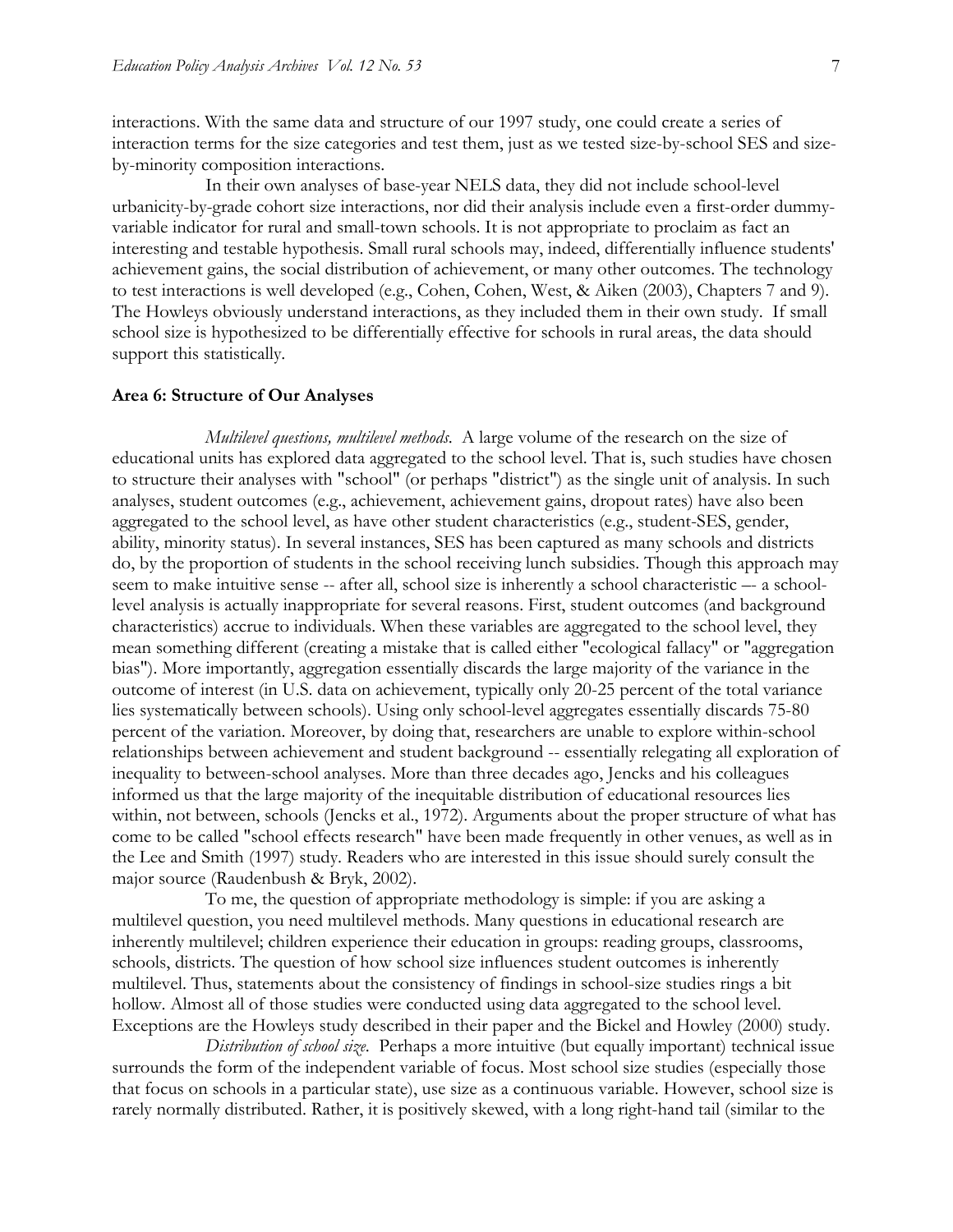distribution of family income). There are generally more small than large schools (even though most students attend larger schools). Such a non-normal distribution typically results in a non-linear relationship between size and achievement (even if achievement is normally distributed, which it usually is). A glance at Figure 1 in the Lee and Smith (1997) study shows a distinct non-linear relationship. Multivariate analysis techniques such as OLS regression and HLM assume normally distributed continuous variables (or dummy-coded independent variables) and linear bivariate relationships.

 Quantitative researchers exploring the size/achievement relationship have three options. They can either (1) transform the school size variable to make it normally distributed (typically a logarithmic transformation will do the trick); or (2) create a series of categories and use them as dummy-coded indicators in the analysis; or (3) leave the continuous variable nontransformed and include a quadratic term in the analysis to test for non-linear effects. In our 1997 paper we pursued the second option, precisely because we wanted to know "which size high school works best?" In other studies (Lee & Smith, 1993; 1995; Lee, Smith, and Croninger, 1997) we chose the first option, using size in its logarithmic transformation. Many other studies of school size have used school size (or grade cohort size or even school district size) without correcting for the nonnormal distribution. To non-technical readers, this may seem like an esoteric point, but to me it is not. Many of these studies have also used data aggregated to the school or district level (e.g., Howley, 1995).

 Although I have discussed some of these issues at length, my purpose here is not to engage in a lengthy debate about the best (or acceptable) way to investigate the effects of school size on student outcomes. Rather, I have responded to what I consider to be several inappropriate criticisms directed to a study I stand behind strongly. I contend also that these two methodological issues undermine the validity of many school-size studies. Later in this paper, I offer a possible explanation for what I consider to be unwarranted criticisms raised about our study, when I describe the context of my contact with Craig Howley.

## **Issue 2: Research Provided in Their Article**

#### **School and Grade--Cohort Size in Middle-Grade Schools**

 Similar to our study with the base-year NELS data (Lee & Smith, 1993), in the study described in their article, the Howleys used the indicator of the number of 8th graders in the NELS' base-year schools, rather than the total enrollment of the school (i.e., school size). *However*, they refer often to *small schools*, when they mean *schools with small 8th grades*. I can think of contexts where a seemingly small 8th grade cohort might exist in a relatively large school: if the school offered a wide grade range (e.g., K-12 or K-8). The distribution of grade grouping by school enrollment size in NELS base-year schools (including private schools) is described elsewhere (see Figure 2.2, p.23 in Lee, 2002). Clearly, the base-year NELS schools offered many different grade configurations.

 The authors focused only on the public NELS middle-grade schools, grouping them into those they labeled "small schools" and "large schools," using the cut-point of 84 (i.e., they used the CCD to determine that the average middle-grade public school in the U.S. enrolled 84 8th graders in 1987-88). However, they then referred to "smaller or larger school size" (p.19). More accurately, they should refer to "schools with smaller or larger 8th-grade cohorts." My point here is simple: grade cohort size and school size are different structural features of schools. Either is interesting, but they are not the same thing. They are especially different in schools that include 8th grades, as the grade groupings are so varied.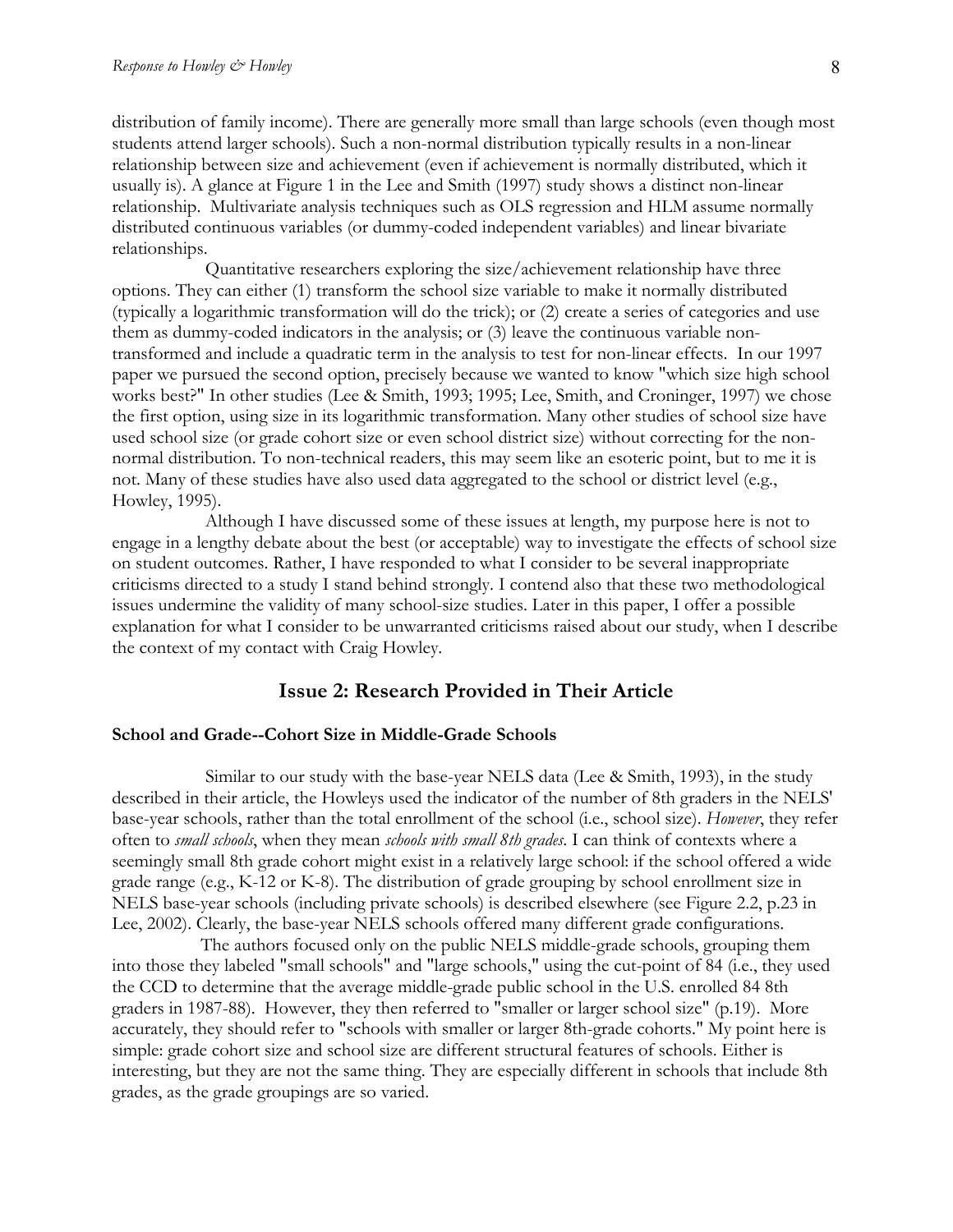Rather than offering policy conclusions about the size of schools that enroll young adolescents, the results of the Howleys' study might be more useful to policy makers interested in decisions about how the schools that young adolescents attend should be configured (i.e., the grades they should include). Their results say something positive about schools with fewer 8th-graders; quite likely these *are* schools that include more grade levels. Such schools are more likely to be located (and results more positive) in rural areas and small towns. Much has been written recently about troubled large middle schools or junior high schools, many of which are located in large cities. There is new research supporting the K-8 organizational form.

#### **Process vs. Structure**

 In their cross-sectional analysis of base-year data from NELS:88 collected on 8th grade students in middle-grade schools, the Howleys tell us that they are interested in the "structural ramifications of size" rather than "hypothetical influence of size on process" (p.14). To me, that means that rather than attempting to investigate how students who attend schools of different sizes are influenced by their schools' sizes, they are simply exploring issues of selectivity. i.e., which types of students attend schools of different sizes (or with 8th grades of different sizes). Because they explore data from the base year of NELS, they may not investigate achievement gains.

 However, they have quite appropriately included a statistical control as a proxy measure of students' ability -- their self-reported grades since 6th grade -- the same statistical control that Smith and I used in our 1993 study using NELS base-year data. They refer to this as "prior achievement" (p.16), which it is not. The majority of research on school size has used such a design - - cross-sectional data with schools or districts as the unit of analysis. The distinction between process and structure, given their multilevel analyses and inclusion of a proxy control for ability, is unclear. They seem to be backing away from inferring causality in the introductory sections of their paper, but their analyses and conclusions seem to me to be constructed to infer causality. Which is it?

#### **Centering Decisions in Multilevel Models**

 For their multilevel analysis, the Howleys used the SPSS mixed-models analysis methodology, whereas we made use of HLM (Raudenbush & Bryk, 2002). They also included adjustments for design effects, something that is not needed with HLM; the stratification in sampling (students within schools) is the same as the stratification in analysis. As I am unfamiliar with this particular SPSS procedure, I do not make direct comparisons between their analyses results and ours. However, in their text and in footnote *a* of Table 10, they suggest that they followed the same centering procedures as we did in our 1997 study. As recommended by Raudenbush and Bryk (2002), we centered the intercept and the SES/achievement gain slopes around the grand mean, and other control variables (gender, ability, minority status) around the school means.

 In their analyses they have investigated as outcomes at Level-2 not only the intercept (8-grade achievement) but two social distributional outcomes: the SES/achievement slope and the self-reported grades/achievement slope. If these slopes are to be investigated at Level-2 as functions of school size (as their models suggest), then these slopes must be centered around the grand mean and they must be allowed to vary between schools. These are standard centering decision rules in HLM. As they claimed to have followed the same procedures we have, one would assume that their models would be similar (which they seem not to be).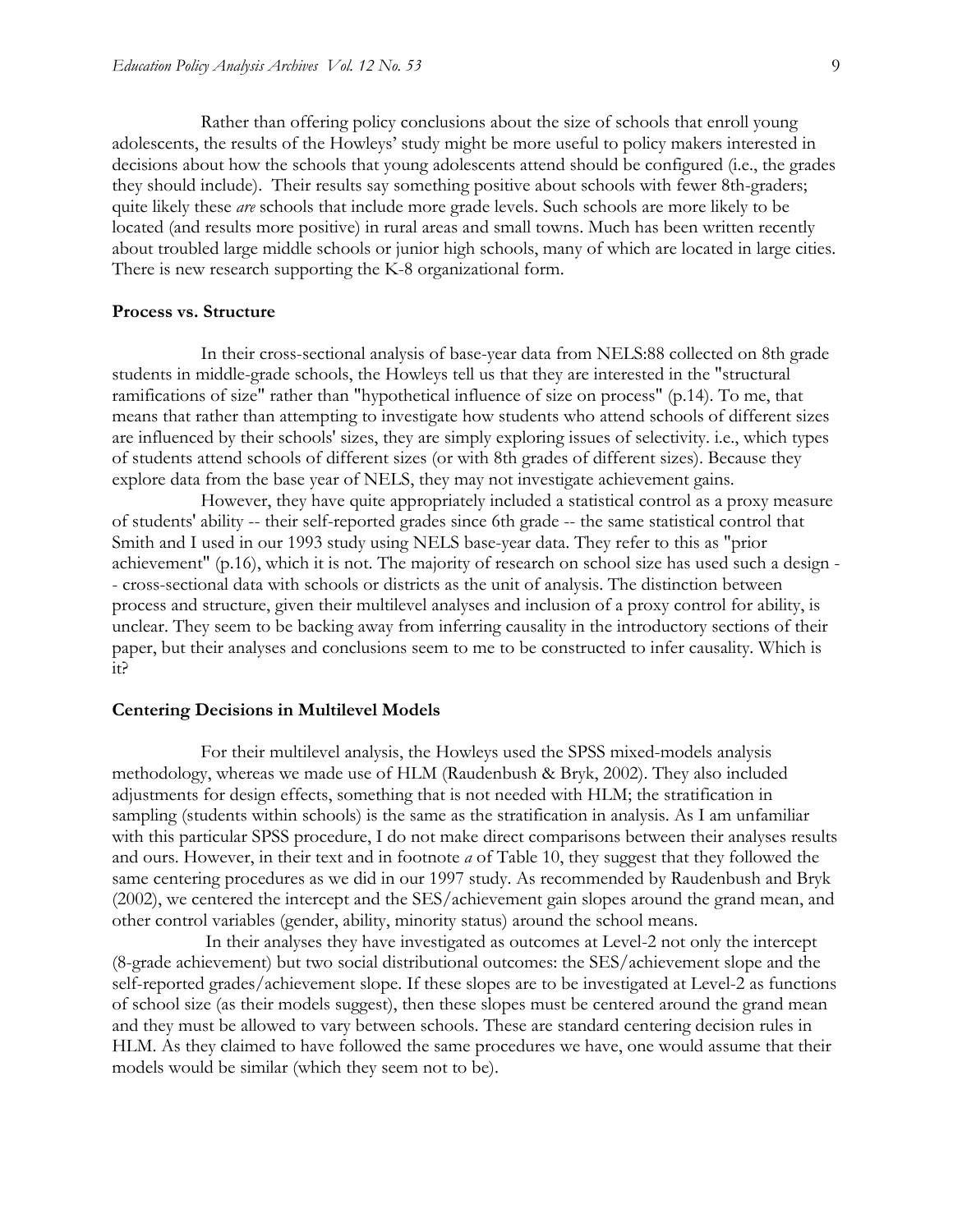#### **Structure of Their Multilevel Models**

 In Table 10, the authors present results of a multilevel analysis of 8th-grade mathematics achievement. Although I am very familiar with multilevel analyses (and teach courses in this methodology), I find it difficult to make sense of their results. For example, what is the withinschool model, and what is the between-school model? Perhaps these results could be presented more clearly. Do PRIOR2 and WHITE2 represent school-level aggregates of within-school variables that measure students' race and prior achievement? From footnote *c* of Table 10, I surmise that "size" is divided into deciles (absent decile 1) and treated as a continuous variable. Is this still grade cohort size? Why use the deciles rather than the continuous measure? What is the distribution of this 9-level measure? In our NELS study, our decision to use school-size categories was made because (a) the distribution of high-school size was definitely not normal and (b) we wanted to identify an "ideal" size. The Howleys have also categorized school size (9 categories), but they have used this as a continuous variable. They report that this is the same measure they have used in their analyses in Tables 8 and 9 (footnote *c*, Table 10). However, the analyses in Tables 8 and 9 did use school size *categories,* whereas in the results from the multilevel analyses presented in Table 10 they appear to have used this as a continuous variable. We have no idea whether this variable, used this way, satisfies the distributional requirement of their methodology.<sup>4</sup>

#### **Summary of Questions About Their Analyses**

 **Query 1: Might there be non-linear size effects?** Actually, this question is at the heart of the Lee and Smith (1997), and our findings on this issue are those that the Howleys objected to most strongly. Readers would not know the answer to this question from the analyses offered here. The Howleys used a 9-level continuous variable to represent grade-cohort size in their study. Why were these categories used? They did not show us the distribution of this variable, nor did they explore the possibility of a non-linear cohort size effect.

 Without knowing if the quasi-continuous variable they used as an indicator of 8th-grade cohort size is normally distributed, we cannot judge whether estimating a linear effect of gradecohort size on achievement is appropriate, or whether this unusual variable has in fact masked a possible non-linear effect. The distribution of school size in U.S. schools (elementary, middle-grade, or secondary schools) is definitely non-linear; there are many more small schools than larger schools. Given that our 1997 study indicated a definite a non-linear effect, and because the Howleys were particularly critical about that finding from our study, I believe that this issue must be addressed before we can be confident in their results and conclusions. They state (p.26), "contrary to the assertion of Lee and Smith (1997), these results do not disclose any lower limits for school size." First, we did not *assert* this; rather, we supported our conclusions on this issue with empirical results. Second, the Howleys study surely did not disclose any lower limits for schools size (a) because they did not structure their analysis so such disclosures would be manifested, and (b) because they didn't actually study school size.

 **Query 2: Is school size equivalent to grade-cohort size?** Although the issue of the link between grade-cohort size and student achievement is interesting, particularly in middle-grade schools, it is a different issue from school size. Several studies of school size have used grade-cohort size as a size proxy, precisely because schools could contain different grade configurations (or to combine elementary, middle, and high schools in a particular state in the same analysis). The Howleys made this decision in their study, reasonable one given the substantial variation in grade levels in U.S. middle-grade schools sampled in NELS. However, their equating of grade cohort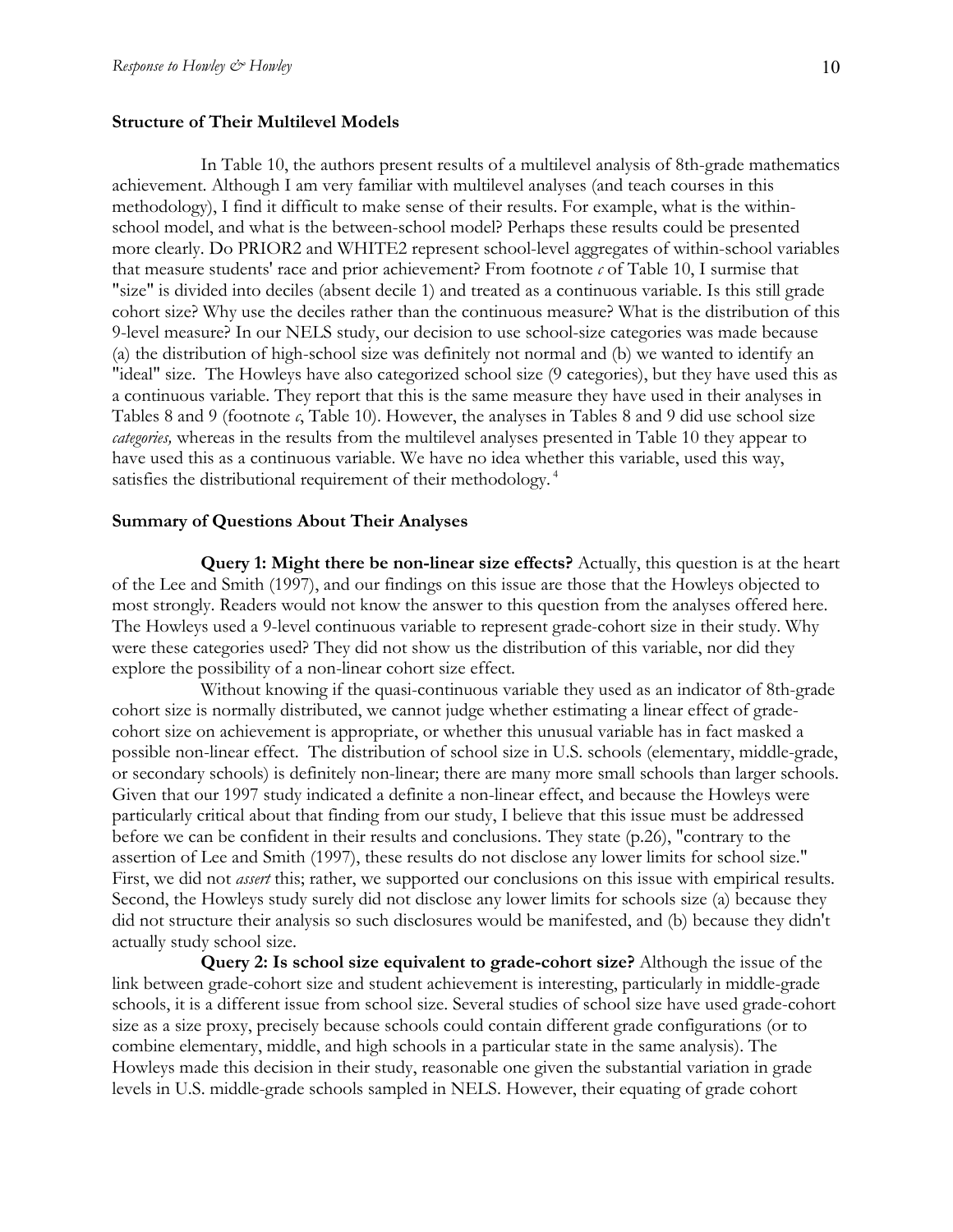effects with school size effects is inappropriate. They should change their language, and also discuss the policy implications based on *different* grade configurations for U.S. schools that enroll 8th graders.

 **Query 3: Are policy conclusions about school size appropriate?** Even if we could have confidence in the Howleys results, are "efforts to build and sustained smaller schools... warranted on the basis of these findings," as they state (p.26)? Their study was not focused on school size or small schools, it was focused on schools with different sized grade cohorts. Moreover, the focus of their study was on middle-grade schools, but the conclusions offered would seem to apply to schools of all levels. It could very well be the case that size effects at one level of schooling were not generalizable to another. To their credit, the final paragraph of their paper does discuss grade-cohort size; however, it refers to high schools rather than the middle-grade schools they studied.

## **Issue 3: The Context**

 Normally, in the academic world we take critiques of our published work in stride - believing that reasonable people can disagree. The Lee and Smith (1997) paper has been cited widely, and I have been asked about it often by school and district personnel who are in positions to make important decisions about how big or small their high schools should be. These queries have led me to recognize that high school size (and research about it) is more relevant to policy makers than much of my research on other topics. In fact, the relevance of this issue has extended most recently into another policy arena: the courts.

 Within the last year, the Howleys and I were invited to serve as expert witnesses on opposite sides of a lawsuit focusing on high school size in Lincoln County, West Virginia. I agreed, quite reluctantly, to serve as an expert for the defense. The State of West Virginia had taken control of the schools in Lincoln Country in 2000 due to extreme poverty in the county and very weak school performance in the county's schools compared to the rest of the state. Last year the state recommended that four very small high schools be closed and one larger higher school (with a projected enrollment of about 800 students) be constructed -- a classic case of school consolidation.

 An advocacy group, "Challenge West Virginia," sued the State to enjoin it from pursuing these actions, and the Howleys agreed to serve as expert witnesses for prosecution. Even though depositions have been collected and the trial postponed several times, the case may be over without going to trial. Earlier this year the judge assigned to the case ruled in favor of the State, and construction of the new high school is underway (scheduled to be opened for business in the 2005- 06 school year). The Lee and Smith (1997) study was offered by the State in support of their actions. The Howleys work (including this new article) was offered as evidence. A few of my other studies on the topic of schools size were also offered in evidence.

 Obviously, a legal setting is by nature adversarial. In this context, it is difficult for me to overlook both the timing and the unusually critical nature of the Howleys 2004 article. I have seldom experienced such micro-level criticism of my work. I appreciate the effort by *Education Policy Analysis Archives* and its editor, Gene V Glass, to present readers with different viewpoints about what seems to have developed as a contentious debate about an issue of educational policy. In fact, I would like readers to see this issue in a somewhat different context.

#### **Issue 4: A Causal Link?**

 It is quite appealing in educational research to focus on issues that translate into direct policy levers over which schools, districts, states, and nations actually have control. This is the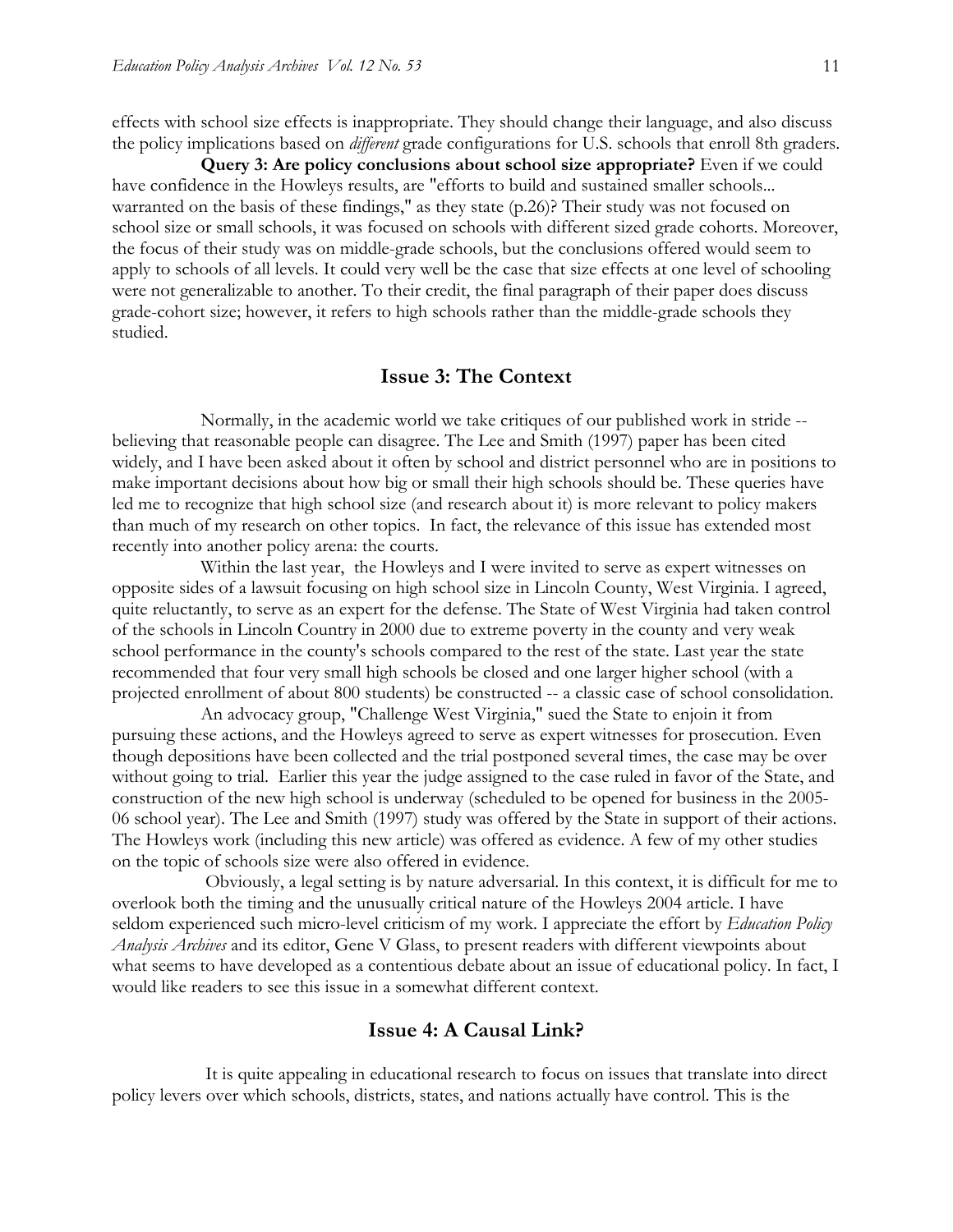essence of policy-related research. The enrollment size of a school represents such a lever, in that schools are built (and money allocated) based on student head counts. Thus, it may seem reasonable for policy makers to ask, "Which size school works best?" Of course, this requires that those exploring the issues define what "works" means; not unusually, this has been defined in terms of student achievement, or even more appropriately, student learning. If one wants to explore a relationship between school size and student learning, moreover, it may be reasonable to define learning in terms of how much the same student's achievement changes over the period he or she has been enrolled in his or her school.

 However appealing might be the policy issue that links school size and student learning, researchers might challenge the validity of such a question. Is it really appropriate to posit a causal link between these two factors? I agree with the Howleys suggestion that research and writings that focus on small schools often confound issues of pedagogical and curricular changes and size per se. However, this suggestion raises an even more important and appropriate question: "Why would anyone think that school size would exert a direct effect on student achievement or learning?" Julia Smith and I raised this same issue toward the end of our 1997 article. We stated: "...we suspect that size acts as a facilitating or debilitative factor for other organizational forms or practices that, in turn, promote student learning" (p.218).

 I teach several courses that focus on quantitative methodology for conducting social science research. From almost the first day in any of the courses I teach (or those I took in graduate school), fledgling researchers are cautioned that "correlation does not imply causality." This caution is typically followed with a few examples that illustrate this point, usually with an obvious "third variable" that might explain a spurious link between the two variables in question. We researchers try to keep these cautions in mind, even as we frequently conduct solid correlational research. We are mindful of the need to discount alternative explanations for our findings -- by introducing appropriate statistical controls, using longitudinal designs, employing appropriate statistical methods, and many other ways to increase the validity of our studies.

 In the case of efforts to link school size with student outcomes (particularly learning), we would be wise to revisit the cautions about correlation and causality. Were we really to identify a residual causal link between school size and student learning (i.e., gains in achievement over the time students have attended the schools), we might want to control for other school and classroom characteristics that might be confounded with size -- variables that describe, for example, the curriculum, instruction, student engagement, or social relations among school members.

 Our 1997 study did not include statistical adjustment for such forms or practices. Our controls were limited to those describing demographic characteristics of students (SES, race/ethnicity, gender) and structural or compositional measures of schools (average SES, minority concentration, school sector). That is, we mainly included statistical controls for *selectivity bias*. In other research (Lee, Burkam, Chow-Hoy, Smerdon, & Geverdt, 1998; Lee & Smith, 1995; Lee, Smith, & Croninger, 1997), we did find residual school size effects even after taking into account many other factors that captured the social and academic organization of schools. However, we never claimed that our research models were exhaustive. Our major focus in those studies was on issues other than size.

 Why would we expect school size to influence student learning (or other student outcomes)? It seems logical to think that basic organizational structures are different in smaller than larger schools. School members may relate to one another through more productive and sustained encounters in smaller schools. The ability to offer a full curriculum may be constrained in very small schools. Small schools in rural areas may have trouble attracting faculty with sufficient expertise to prepare students for a productive future. It may seem reasonable, even logical, to differentiate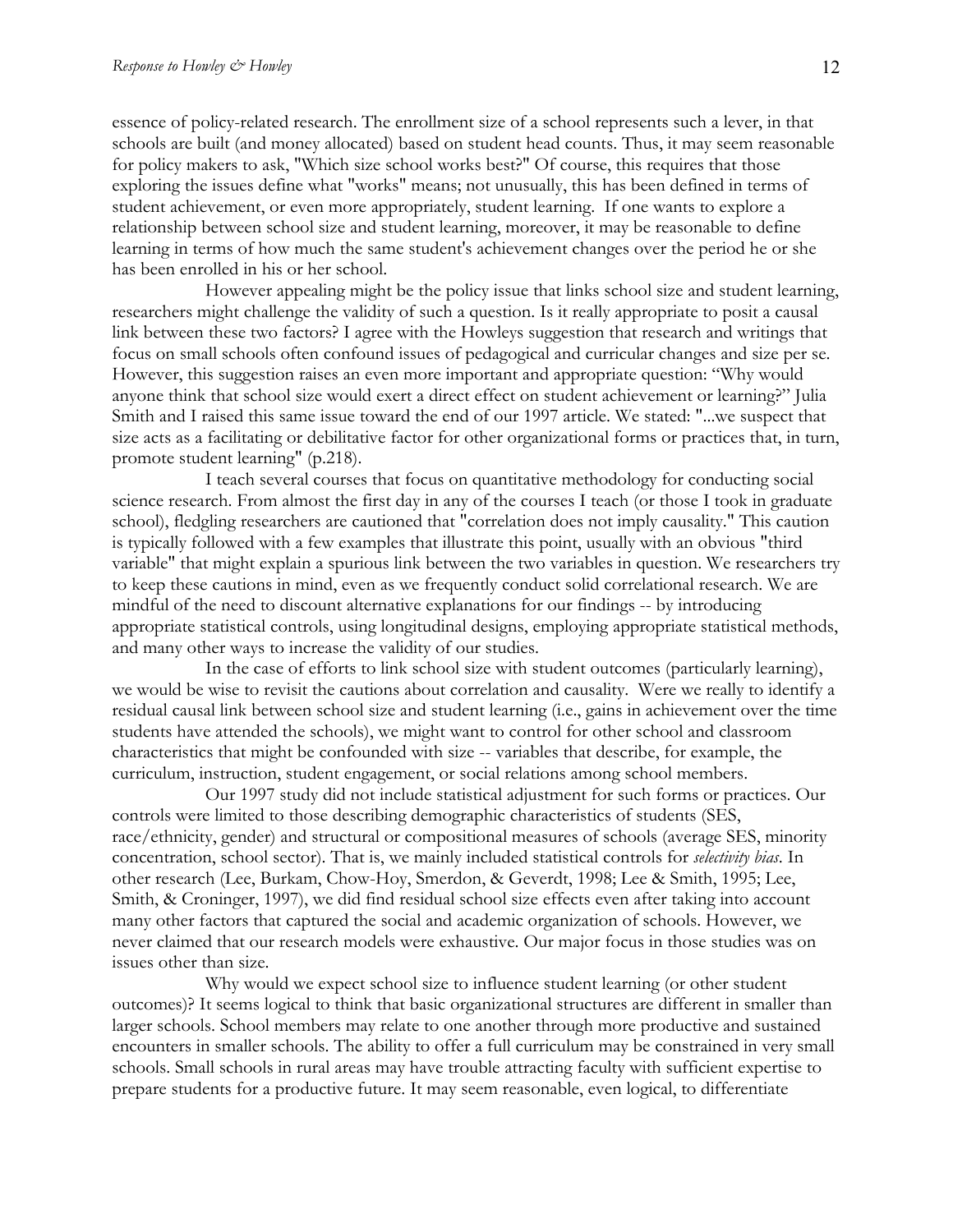students by ability in larger schools, thus facilitating social stratification through ability grouping and tracking. The list could go on and on.

 The important issue in such studies is unlikely to be school size per se. Rather, size facilitates or constrains how people relate to one another, the offerings that schools can muster, the web of human relationships that surrounds adults' efforts to facilitate the academic development of the young people they serve. The very fractious court case in West Virginia may be missing the point. And we who study school size as though it influences student outcomes directly may also be missing something very important.

#### **Notes**

1. Because the private school effects are captured by two dummy-coded variables (one coded 1 for Catholic schools, 0 for public schools, another coded 1 for elite private schools, 0 for public schools), technically the size effects in our study are for schools who are coded 0 on all school-level control variables (average SES, school minority concentration, the two sector dummies). That is, the size effects reported in our study are for public schools with average SES and minority enrollments below 40 percent. Even if the private schools were smaller than the public schools (but mostly not the very smallest schools), the size effects in our study are estimated net of school sector, average SES, and minority concentration.

2. NCES made the identical decision when they created the *High School Effectiveness Study* (HSES), that included only high schools attended by NELS students that were (a) in the 30 largest MSAs (Metropolitan Sampling Areas) in the U.S. (i.e., rural schools were excluded), and (b) enrolled at least 5 original NELS students. In these high schools, NCES staff increased within-school sample sizes (which they tested and surveyed). See Scott et al. (1996) for more detail about HSES sampling.

3. NCES did provide school weights with the HSES data (see footnote 2)- - in fact they provided three of them. My research team and I were asked to conduct a study using HSES data and write a working paper for them (Lee et al, 1998). Because the HSES data specifically excluded rural schools, we believed that they were not ideal for studying the full range of school size effects. The Lee and Burkam (2003) paper used the HSES data as well, where size was also explored.

4. Although it is not relevant to the issue of school or grade-cohort size, I find the Howleys' interpretation of the SES2 X PRIOR1 interaction confusing. Because this interaction effect is positive, I would interpret this as indicating that schools with higher average SES are particularly stratifying, in that the relationship between 8th-graders' self-reported grades and their mathematics achievement is even stronger than in schools of lower average SES.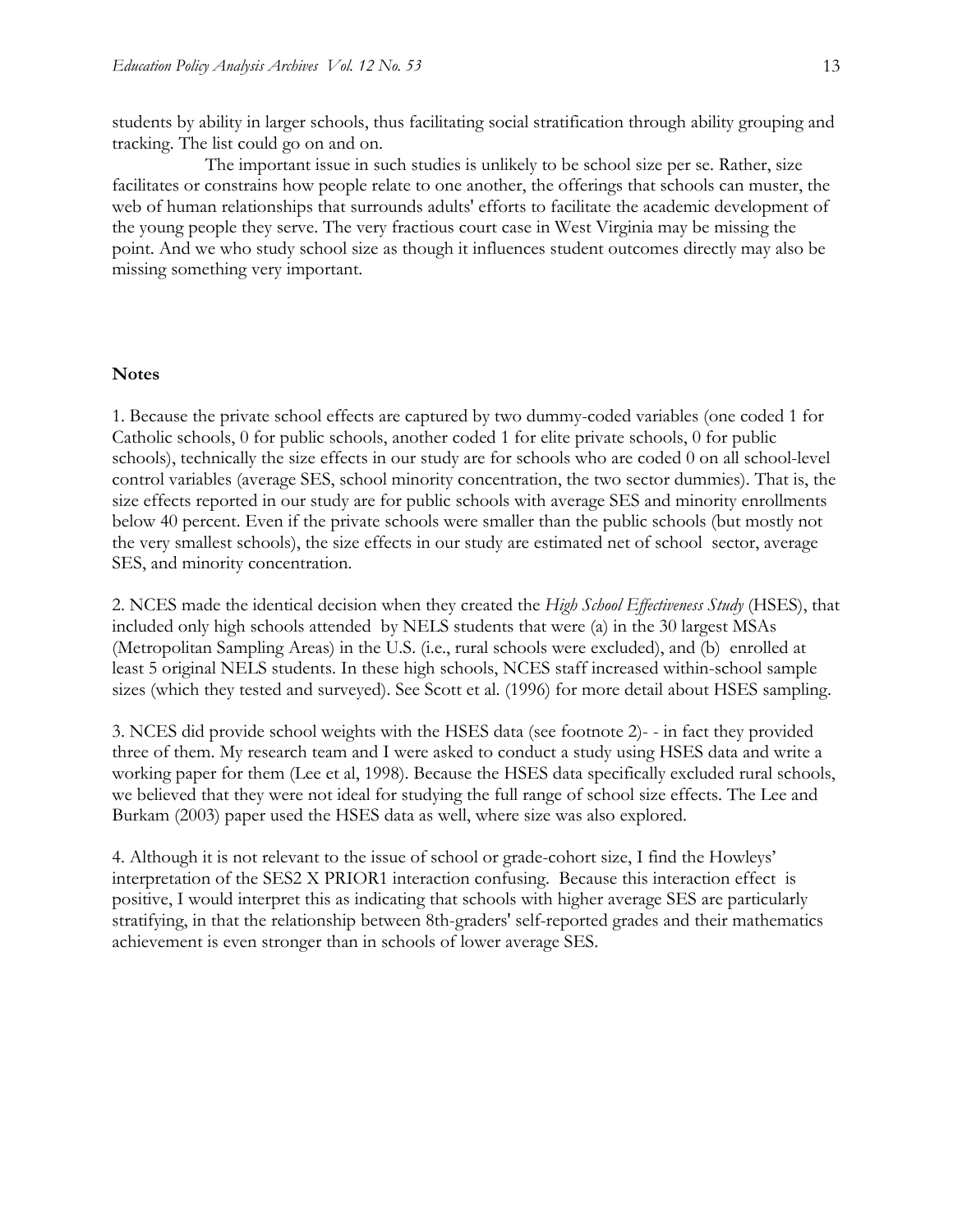## **References**

- Bickel, R. & Howley, C. (2000). The influence of scale on school performance: A multi-level extension of the Matthew Principle. *Education Policy Analysis Archives, 8*(22), May 10, 2000.
- Bryk, A.S., Lee, V.E., & Holland, P.B. (1993). *Catholic Schools and the Common Good*. Cambridge, MA: Harvard University Press.
- Cohen, J., Cohen, P., West, S.G., & Aiken, L.S. (2003). *Applied Multiple Regression/Correlation Analysis for the Behavioral Science* (3rd Ed.). Mahwah, N.J.: Erlbaum.
- Howley, C. (1995). The Matthew Principle: A West Virginia replication? *Education Policy Analysis Archives, 3*(18), November 15, 1995.
- Howley, C. B. & Howley, A. A. (2004, September 24). School size and the influence of socioeconomic status on student achievement: Confronting the threat of size bias in national data sets. *Education Policy Analysis Archives, 12*(52). Retrieved [date] from http://epaa.asu.edu/epaa/v12n52/.
- Jencks, C., Smith, M., Acland, H., Bane, M.J., Cohen, D.K., Gintis, H., Heyns, B., & Michelson, S. (1972). *Inequality: A Reassessment of the Effect of Family and Schooling in America*. New York: Basic Books.
- Lee, V.E. (2002). *Restructuring High Schools for Equity and Excellence: What Works*. New York: Teachers College Press.
- Lee, V.E. (1985). *Investigating the Relationship Between Social Class and Academic Achievement in Catholic and Public Schools: The Role of the Academic Organization of the School.* Cambridge, MA: Harvard Graduate School of Education, unpublished doctoral dissertation.
- Lee, V.E. & Bryk, A.S. (1989). A multilevel model of the social distribution of high school achievement. *Sociology of Education, 62*(3), 172-192.
- Lee, V.E. & Bryk, A.S. (1988). Curriculum tracking as mediating the social distribution of high school achievement. *Sociology of Education, 62* (2), 78-94.
- Lee, V.E. & Burkam, D.T. (2003). Dropping out of high school: The role of school organization and structure. *American Educational Research Journal, 40*(2), 353-393.
- Lee, V.E. & Burkam, D.T. (2002). *Inequality at the Starting Gate: Social Background Differences in Achievement as Children Begin School*. Washington, D. C.: Economic Policy Institute.
- Lee, V.E., Burkam, D.T., Chow-Hoy, T., Smerdon, B.A., & Geverdt, D. (1998). *High School Curriculum Structure: Effects on Coursetaking and Achievement in Mathematics for High School Graduates*. National Center for Education Statistics Working Paper Series (Working Paper No. 98-09). U.S. Department of Education, Office of Educational Research and Improvement.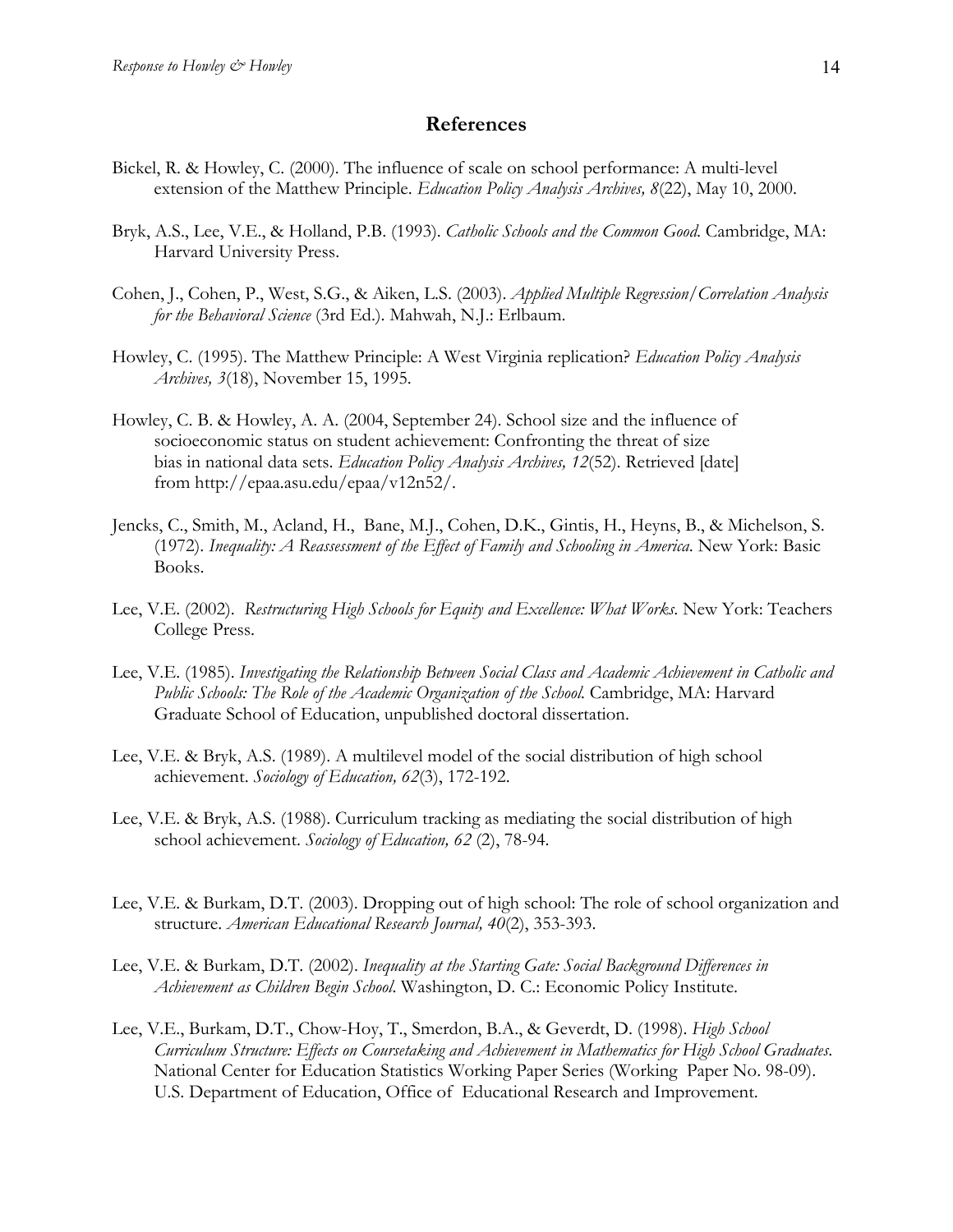- Lee, V.E. & Loeb, S. (2000). School size in Chicago elementary schools: effects on teachers' attitudes and students' achievement. *American Educational Research Journal, 37*(1), 3-31.
- Lee, V.E., Smerdon, B.A., Alfeld-Liro, C., & Brown, S.L. (2000). Inside large and small high schools: Curriculum and social relations. *American Educational Research Journal, 22*(2), 147-171.
- Lee, V.E. & Smith, J.B. (1997). High school size: Which works best, and for whom? *Educational Evaluation and Policy Analysis, 19*(3), 205-227.
- Lee, V.E. & Smith, J.B. (1995). Effects of school restructuring and size on gains in achievement and engagement for early secondary school students. *Sociology of Education, 68*(4), 241-270.
- Lee, V.E. & Smith, J.B. (1993). Effects of school restructuring on the achievement and engagement of middle-grade students. *Sociology of Education, 66*(2), 164-187.
- Lee, V.E., Smith, J.B., & Croninger, R.G. (1995). How high school organization influences the equitable distribution of learning in mathematics and science. *Sociology of Education, 70*(2), 128- 150.
- National Center for Educational Statistics (1994 September). National Education Longitudinal Study of 1988. Second Follow-Up: Student Component Data File User's Manual (NCES 94-374. Washington, D. C.: U.S. Department of Education, Office of Educational Research and Improvement.
- Raudenbush, S.W. & Bryk, A.S. (2002). *Hierarchical Linear Models: Applications and Data Analysis Methods* (2nd Edition). Newbury Park, CA: SAGE.
- Scott, L.A., Ingels, S.J., Pulliam, P., Sehra, S., Taylor, J.R., & Jerovic, D. (1996). *National Education Longitudinal Study of 1988. High School Effectiveness Study, Data File User's Manual*. Washington, D. C: National Center for Education Statistics, U.S. Department of Education, March 1996.

#### **About the Author Valerie E. Lee**

School of Education University of Michigan Email: velee@umich.edu

**Valerie E. Lee** is Professor of Education at the University of Michigan and a Faculty Associate at the University's Institute for Social Research. She teaches courses in quantitative research methods (including multilevel analysis) and the sociology of education. Her research focuses on issues of social equity in education, and her most recent work has considered these issues in the early elementary grades, using a multi-method approach to address the same research questions.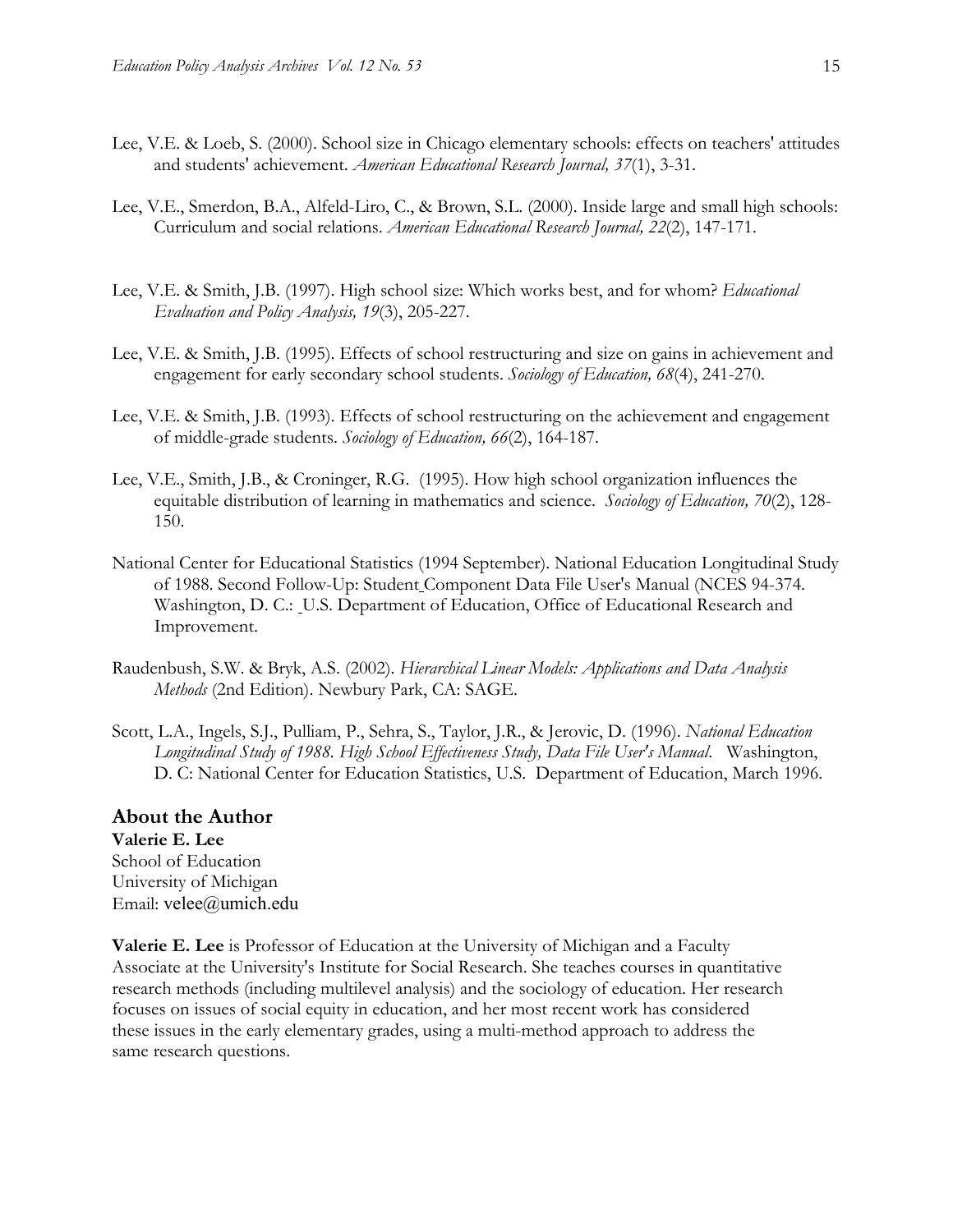### **Education Policy Analysis Archives** http://epaa.asu.edu

#### **Editor: Gene V Glass, Arizona State University**

Production Assistant: Chris Murrell, Arizona State University General questions about appropriateness of topics or particular articles may be addressed to the Editor, Gene V Glass, glass@asu.edu or reach him at College of Education, Arizona State University, Tempe, AZ 85287-2411. The Commentary Editor is Casey D. Cobb: casey.cobb@uconn.edu.

## **EPAA Editorial Board**

**Michael W. Apple** University of Wisconsin

**Greg Camilli** Rutgers University

**Sherman Dorn** University of South Florida

**Gustavo E. Fischman** Arizona State Univeristy

**Thomas F. Green** Syracuse University

**Craig B. Howley** Appalachia Educational Laboratory

**Patricia Fey Jarvis**  Seattle, Washington

**Benjamin Levin** University of Manitoba

**Les McLean** University of Toronto

**Michele Moses** Arizona State University

**Anthony G. Rud Jr.** Purdue University

**Michael Scriven** University of Auckland

**Robert E. Stake**  University of Illinois—UC

**Terrence G. Wiley** Arizona State University **David C. Berliner**  Arizona State University

**Linda Darling-Hammond**  Stanford University

**Mark E. Fetler** California Commission on Teacher Credentialing

**Richard Garlikov** Birmingham, Alabama

**Aimee Howley** Ohio University

**William Hunter** University of Ontario Institute of Technology

**Daniel Kallós** Umeå University

**Thomas Mauhs-Pugh** Green Mountain College

**Heinrich Mintrop**  University of California, Berkeley

**Gary Orfield** Harvard University

**Jay Paredes Scribner** University of Missouri

**Lorrie A. Shepard** University of Colorado, Boulder

**Kevin Welner** University of Colorado, Boulder

**John Willinsky** University of British Columbia